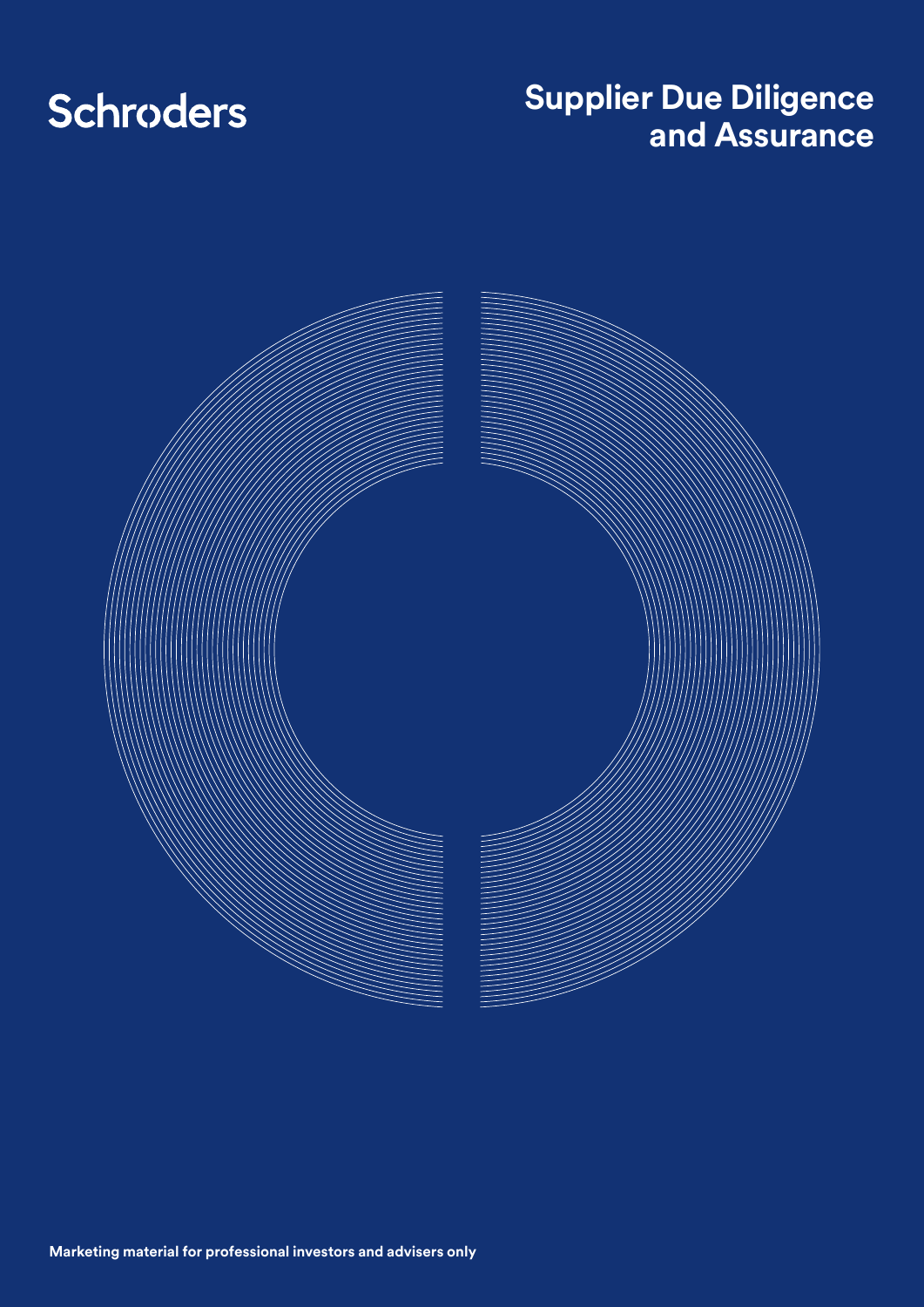**Schroders is committed to introducing responsible business practices that make it easier for our suppliers to do business with us.**

**To support this commitment, we use the Hellios Financial Supplier Qualification System (FSQS).**

It is designed to standardise and facilitate our requests for compliance and assurance data, adopting a consistent approach with other major financial services organisations, also using FSQS.

As the regulatory environment becomes more complex, it is important that we can demonstrate to our stakeholders, clients and regulators that we are working responsibly with our suppliers to minimise risk and protect clients. The introduction of the FSQS provides a standard and simple mechanism for collecting and managing supplier assurance information across Schroders. The FSQS is also an integral part of our sourcing process, using held information to assess potential supplier options.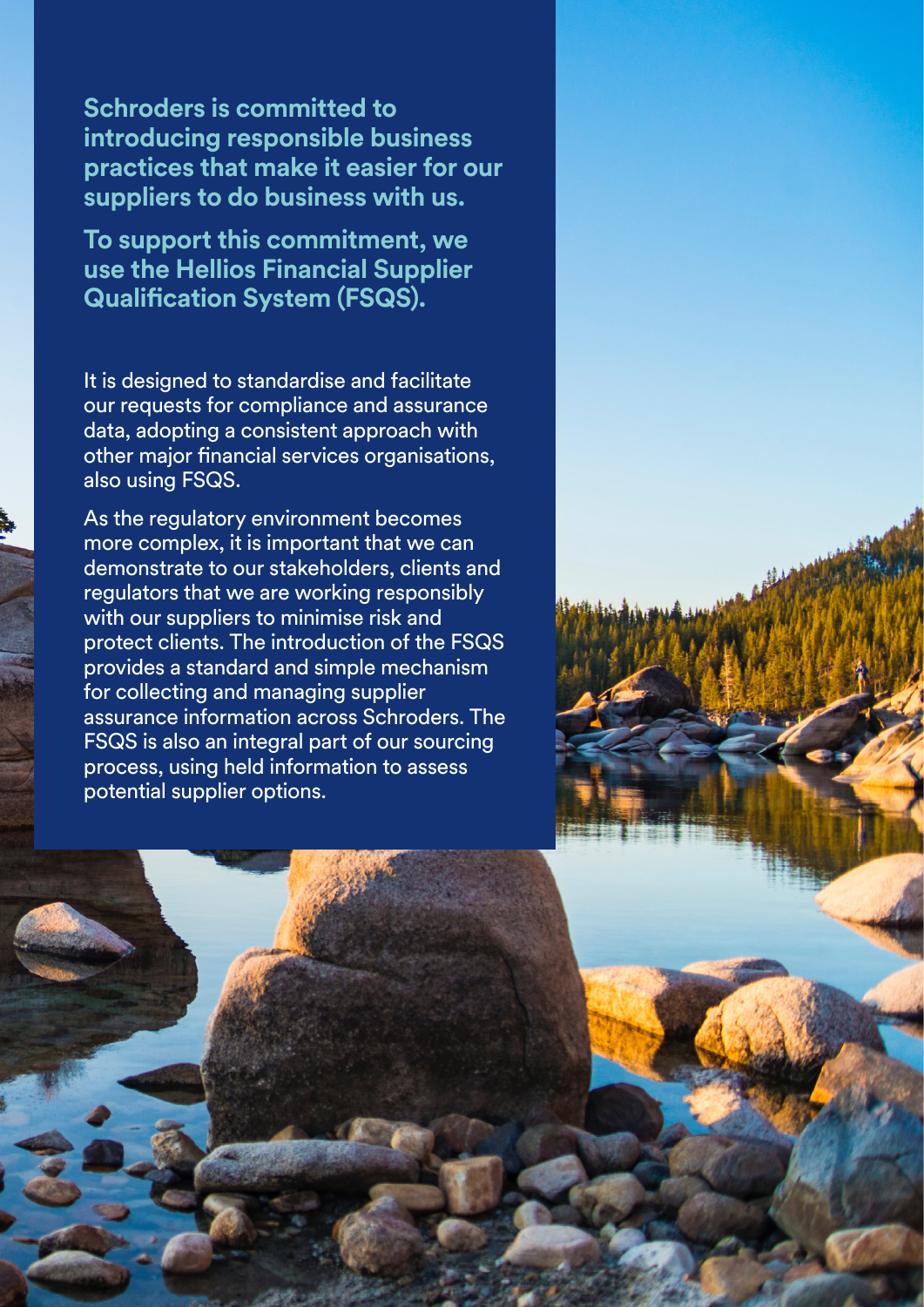## **Benefits for you**

- Ȃ An online process to submit assurance and compliance data reducing duplicate requests from Schroders and other financial services customers who you pro vide goods and services to.
- Ȃ Compliance requirements which are proportionate to the products and services being provided.
- Ȃ An online supplier profile which can be updated throughout the year to demonstrate your ongoing compliance with our policies.

## **Process**

#### **A simple two-stage process - Stage 1**

Suppliers will receive an email invitation to complete an online questionnaire. The invitation will come directly from from Hellios, administrators of the FSQS. The questionnaire collects basic information about your organisation and should take around one hour to complete. This information will allow us to determine whether your organisation only requires Stage 1 or is required to complete Stage 2.

#### **Stage 2**

Stage 2 requires the completion of a more detailed online questionnaire and, in some areas, may require the provision of supporting evidence. To make the process as efficient as possible, most of the questions have selectable answer options rather than requiring lengthy written responses, and no proprietary, contractual or pricing information will be asked. This stage typically covers your policies and practice in areas such as:

| <b>Anti-Bribery</b>                            | <b>Sanction</b>                            | <b>Remuneration</b>                  | <b>Customer Treatment</b>           |
|------------------------------------------------|--------------------------------------------|--------------------------------------|-------------------------------------|
| <b>Products and Sales</b>                      | <b>Anti-Money</b><br><b>Laundering</b>     | <b>Health &amp; Safety</b>           | Whistleblowing                      |
| <b>Business Continuity</b>                     | <b>Information Security Cyber Security</b> |                                      | <b>Records</b><br><b>Management</b> |
| <b>Diversity &amp; Inclusion Environmental</b> |                                            | <b>Data Management</b>               | <b>GDPR</b>                         |
| <b>Physical Security</b>                       | <b>Operational</b><br><b>Resiliency</b>    | <b>IT Asset</b><br><b>Management</b> | <b>Conduct Risk</b>                 |

Funding of FSQS is shared by Schroders and the other Financial Services organisations that will use the system, and larger suppliers. If your organisation is an autonomous small or microsized enterprise (SME), then registration on FSQS is subsidised 100% i.e. there is no charge. Medium sized organisations are 50% subsidised. For non-SME organisations, if Stage 2 of the process is required then this incurs an annual fee of £1650 (plus VAT), which is payable directly to our external partner Hellios, to help fund the operational costs of administering the system.

Following Stage 2, Schroders may wish to conduct further assurance activities including an on-site audit or request supplementary due diligence information, including but not limited to more detailed Information Security assessment, Business Continuity details, and Corporate Responsibility reviews . This will be conducted by Schroders and will incur no further fees.

## **Timelines**

Existing suppliers to Schroders are given up to eight weeks to complete the questionnaires for the first time, to allow sufficient time for familiarisation with the new questionnaires and process. However we expect most suppliers will be capable of completing the process in significantly less time. Suppliers bidding for new business with Schroders may need to complete the questionnaire much more quickly in accordance with procurement timescales. Hellios will advise the deadline dates for Stage 1 and, if required, Stage 2 completion in the FSQS email communications issued.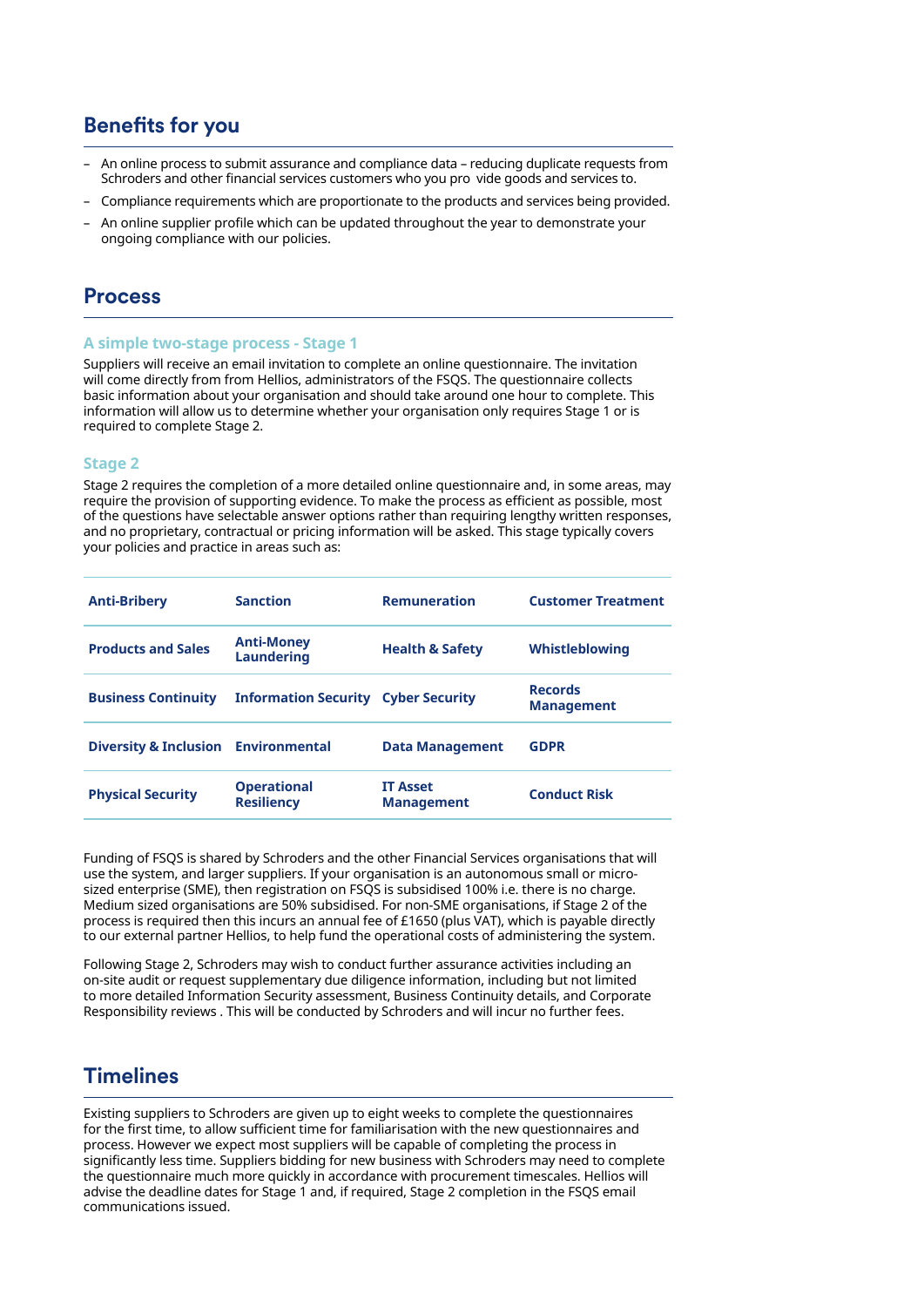## **Frequently asked questions**

#### **Why has Schroders introduced a Financial Supplier Qualification System?**

Suppliers told us that our process for collecting compliance and assurance information was complex and time consuming. The introduction of an online system simplifies the process for suppliers to submit information and prevents suppliers receiving multiple requests from Schroders and other Financial Services customers. It is also important that we (your organisation and Schroders) can demonstrate to our stakeholders that we are working together responsibly to minimise risk across our supply chain to protect our clients. As the regulatory environment we operate in becomes more complex, it is vital that we have a robust system in place to support the collection and maintenance of supplier assurance data and respond to regulatory change.

#### **Who is Hellios?**

Hellios Information Management Ltd is a UK based company. The team has extensive experience in collecting and maintaining supplier data on behalf of a number of global and UK companies.

#### **What is the role of Hellios?**

Schroders has appointed Hellios to collect and administer supplier assurance related data on behalf of Schroders. Hellios will collect and check the data provided by suppliers and ensure the data is maintained on the Financial Supplier Qualification System. Hellios is an approved supplier of Schroders and do not assess a supplier's suitability. That decision rests with Schroders.

#### **How does Hellios protect the data we provide?**

The FSQS application, infrastructure and data storage is hosted exclusively in the UK in data centres that are SSAE18 SOC2 and ISO27001 certified. Encryption to the latest industry standards is employed, along with cyber security measures such as weekly scans and penetration testing. Hellios ensures the limited amount of personal data collected is fully compliant with the GDPR and Data Protection Act 2018. Hellios is certified to ISO27001 and Cyber Essentials Plus, the National Cyber Security Centre standard backed by the UK Government.

#### **Do we have to register each of our legal entities separately?**

Yes, your organisation is required to register any legal entity that submits an invoice to Schroders.

#### **Can any supplier submit the questionnaire to Schroders?**

No, invitation only.

#### **Will other suppliers have access to the information we provide?**

No, other suppliers will not have access to the information you provide.

#### **Will assurance information be available across Schroders?**

Yes, one of the benefits of the new system is that suppliers' assurance information will be available to other areas in Schroders. This will reduce requests for duplicate information from us.

#### **Will I be asked to provide pricing information on my company's products and services?**

No, your organisation will not be asked to provide any commercial information of this nature.

#### **1. If I'm required to apply for Stage 2, how do I pay the fee to Helios?**

Helios will provide full details of the payment options available and should stage 2 be required, you will have the option to pay immediately or at a later date once all the information has been filled out.

#### **How long are responses valid for?**

The renewal date is set at one year after Stage 1 completion has been completed. For suppliers that are required to also complete Stage 2, the renewal date is set one year after your Stage 2 questionnaire has been issued. Hellios will issue reminders to suppliers several weeks in advance of their qualification expiry deadline.



### **How long does it take to complete the questionnaire(s)?**

Typically, we find it takes less than one business day to enter the information in the system (if you're asked to complete both stages). However, the time required to collate the information varies dependent on the size of an organisation. Larger organisations often have to source the data from a number of internal departments and therefore we're giving existing suppliers approximately eight weeks for completion.

#### **As an existing supplier, what happens if I fail to apply within the assigned timelines?**

Suppliers will be fully supported by Hellios throughout the process. However, failure to complete the questionnaire(s) will result in a supplier being classified as non-compliant in our internal systems.

#### **Who can I contact for further information?**

Please contact Hellios Supplier email: fsqs@hellios.com or telephone 01865 959120 8.30am to 5.30pm, Monday to Friday.

\* An SME is defined as an enterprise which has less than 250 employees and/or a turnover of less than £40m (including any consolidated figures should the enterprise belong to a group of companies).